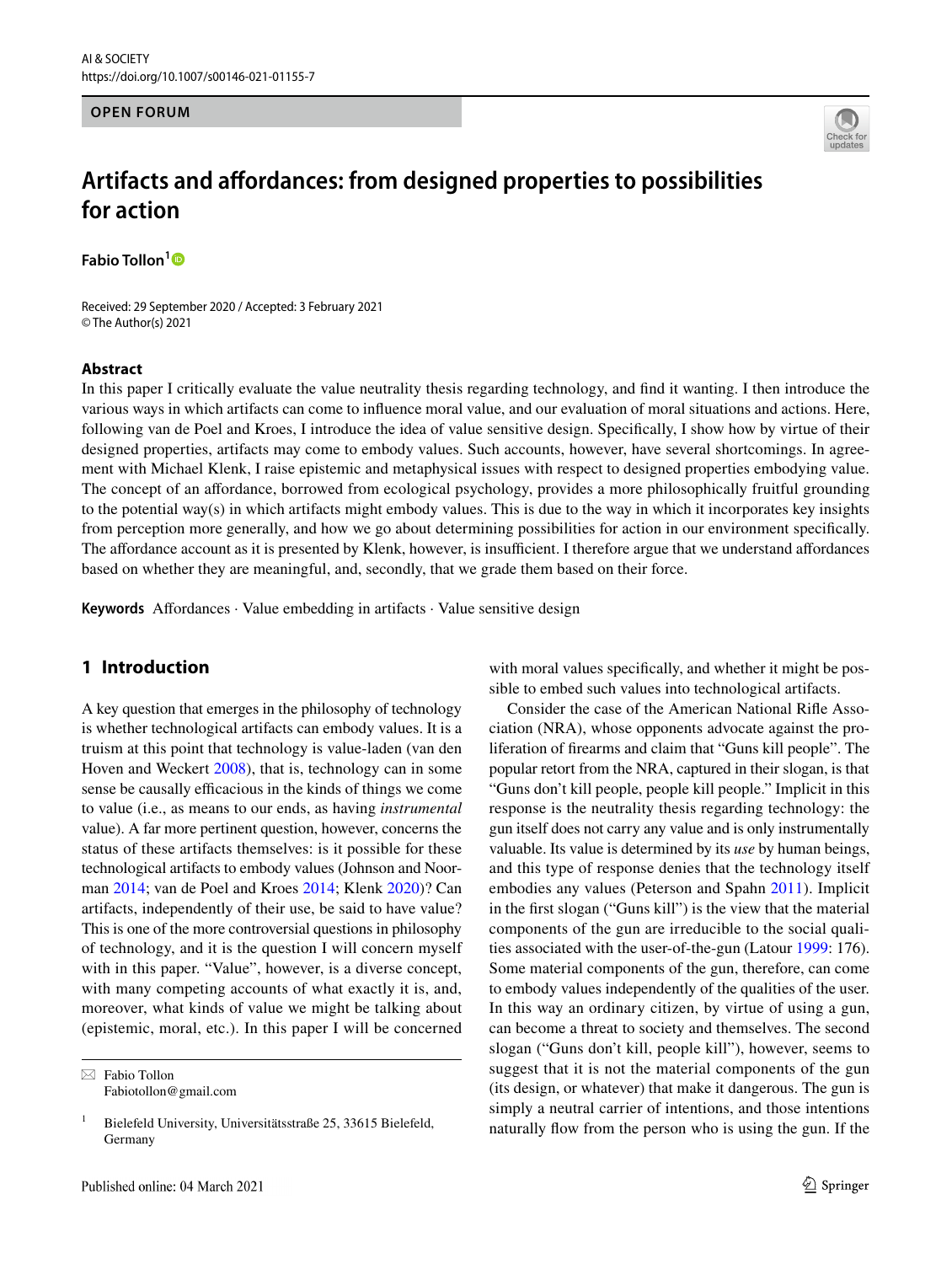user-of-the-gun is a good person, the gun will be used with discretion and in morally appropriate ways. Conversely, if the user is insane or morally bankrupt, the gun will be used in morally reprehensible ways: all this, without *any change in the constitution of the gun itself*. Latour considers the frst slogan to involve a sociological interpretation of artifacts, and the second to offer us a material interpretation thereof (Latour [1999:](#page-9-5) 177). The "material" interpretation, following Latour, "make[s] the intriguing suggestion that our qualities as subjects, our competences, our personalities, depend on what we hold in our hands" (Latour [1999](#page-9-5): 177). The "sociological" interpretation, in contrast, moralizes the situation. Here it is worth quoting Latour at length:

"For the NRA, one's moral state is a Platonic essence: one is born either a good citizen or a criminal. Period. As such, the NRA account is moralist-what matters is what you are, not what you have. The sole contribution of the gun is to speed the act. Killing by fsts or knives is simply slower, dirtier, messier. With a gun, one kills better, but at no point does the gun modify one's goal" (Latour [1999](#page-9-5): 177).

The suggestion here (from the NRA at least) is that if we can learn to simply be better persons, then we do not have to worry about the moral effects of artifacts. If we are trained, for example, to uphold better gun safety standards, etc. then we would have done all we can. The above characterization between "material" and "sociological" interpretations is of course a rough caricature of the actual positions held and defended by various philosophers of technology. For example, nobody would claim that the gun makes no contribution to the killing, and nobody would claim that the gun is wholly responsible either. Those who oppose the proliferation of guns merely assert that these artifacts can afect those who make use of them. Conversely, gun control opponents merely claim that guns are but one efficient way of carrying out an act, with other things also capable of performing the same task (Latour [1999:](#page-9-5) 176; Verbeek [2005:](#page-9-6) 155). This caricature, however, serves the purpose of introducing the topic of value-embedded in technology. In what follows I will briefy introduce and then critique the so called "neutrality thesis" regarding technological artifacts (Illies and Meijers [2009](#page-9-7); Peterson and Spahn [2011\)](#page-9-4).

#### **1.1 The neutrality thesis**

The Neutrality Thesis states that the various technological artifacts are merely neutral means with which agents achieve their ends (Illies and Meijers [2009](#page-9-7): 421). This view has little support in this crude formulation due to the society-wide efects that technological artifacts have. Let us call this the Strong Neutrality Thesis (SNT). A more sophisticated version of the value neutrality of technology is due to Peterson and Spahn  $(2011)$  $(2011)$  $(2011)$ . Here, the authors show how it is implausible that technology never afects the moral evaluation of action (2011: 423). They call this view the weak neutrality thesis (WNT). To make their point salient, they use the example of a terrorist.

"who intends to kill ten million people in a big city by blowing up a small atomic bomb hidden in a suitcase. Compare the possible world in which the terrorist presses the red button on his suitcase and the bomb goes of, with the possible world in which he presses the red button on the suitcase but in which nothing happens because there was actually no bomb hidden in the suitcase. In the frst example ten million people die, but in the second no one is hurt" (Peterson and Spahn ([2011:](#page-9-4) 423).

In the example above, in the frst case, the action of pushing the button is morally wrong. This, however, is not necessarily true of the second case. The point is that the mere presence of the bomb in the suitcase changes the moral evaluation of the action (Peterson and Spahn [2011:](#page-9-4) 423, my emphasis). In the case where millions die, we are outraged and might demand reparations. In the case where nobody dies, we might be outraged but it would make little sense to seek reparations. Thus the moral valence of the action changes, without necessarily changing the fact that in both cases an immoral act was committed. At the very least, therefore, technology can come to infuence consequences, and our moral evaluation of those consequences. But can technology come to infuence what we value?

#### **1.2 Artifacts infuencing value**

Consider a seemingly trivial example, borrowed from Verbeek ([2005:](#page-9-6) 5) of microwave ovens. Initially the microwave, as a novel technology, was targeted primarily at men. It was marketed as technologically sophisticated device and appeared alongside video recorders in stores. Once this market became saturated, however, the microwave was marketed more as an ordinary cooking device, and started appearing alongside refrigerators and ovens (Verbeek [2005](#page-9-6): 5). There was.

"a gender divide whereby 'brown goods' such as televisions, video and hi-f were seen as high-tech and male-oriented by the company engineers, marketers and retailers, while 'white goods' such as refrigerators, dishwashers and clothes washing machines were seen as low-tech and female oriented" (Henry and Powell [2017:](#page-9-8) 35).

Early designs of the microwave positioned it as a stereotypically 'brown good', appealing to single men who did not have wives at home to prepare their meals for them in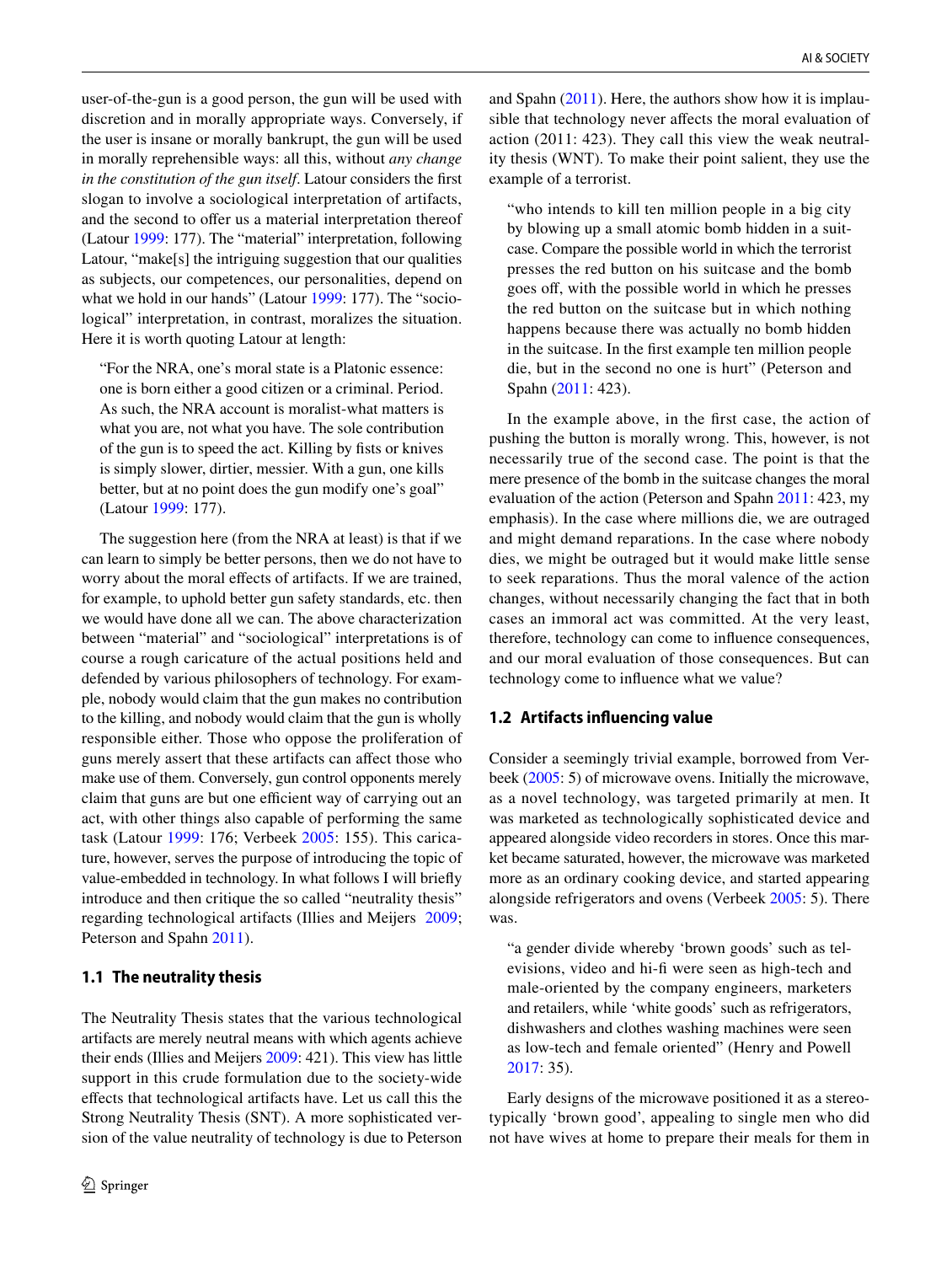advance (Cockburn [1997](#page-9-9)). However, after failing to sell, retailers reconsidered their options and decided to label the microwave as a 'white good' and market it to woman. This involved, among other things, a change in colour scheme (from dark to light) (Henry and Powell [2017](#page-9-8): 36). Moreover, the microwave made possible a new kind of meal: the frozen meal for one, which can be quickly prepared with minimal fuss. Before the microwave, there existed few options for quickly preparing frozen meals, but with this new technology it became easy. This ease made dining alone a far more convenient event than it was before. In this way, the microwave can be said to have altered the possible ways we can take meals. Subsequently, this change in our available action scheme makes us value certain actions more (eating alone) than would have been possible without the technological artifact being present (Illies and Meijers [2009:](#page-9-7) 422).

"Thus technologies are not understood as neutral (a mere addition to a pre-given social system), or determinative (directly causal of changes in a social system) but as an embedded and co-constituting feature of society and its structures, cultures and practices" (Henry and Powell [2017:](#page-9-8) 36–37).

In this sense, technological artifacts are not simple "intermediaries", but rather mediators, in the relation between humans and the world (Verbeek [2005:](#page-9-6) 114). They change how the world appears to us and our possible interactions with it. In this way, technology, broadly construed, can come to infuence what we value, and increase the likelihood of certain states of afairs coming about. In what follows I will outline how technological artifacts can infuence *moral* values.

## **1.3 Artifacts infuencing moral values**

Let us start with an examination of "Killer robots"—weapon systems capable of performing lethal military operations that were once the domain of human beings. An example of this type of system is the "Predator"<sup>[1](#page-2-0)</sup> drone, an unpiloted combat aerial vehicle capable of remotely performing military operations such as air-to-ground missile launches (Sparrow [2007](#page-9-10): 63; Royakkers and van Est [2015:](#page-9-11) 560).Talk of drone technology has recently become part of our common lexicon, with former US president Barrack Obama's controversial use of drones to wage war in Iraq being a key trigger point for this debate. Moreover, the addition of Distinguished Warfare Medals for drone operators has also drawn the public's attention. Such awards can outrank combat medals awarded to US troops, and the public's uncertainty as to whether drone

pilots deserve to be acknowledged in this way is suggestive of the lack of consensus with regards to done warfare and its place in the military (Sparrow [2015](#page-9-12): 380).

Consider an example from the Kosovo war, in which NATO aircraft were forced to fy above 15,000 feet to avoid enemy fre. In this case, any bombs deployed would have had to be dropped from this height. In one instance, this tragically resulted in NATO aircraft mistaking a convoy of busses transporting refugees for Serbian tanks, and subsequently bombing them (Royakkers and van Est [2015](#page-9-11): 560). In such a situation, an unpiloted drone would be preferred, as it could fy at a lower altitude, taking greater care in target selection and the subsequent use of lethal force. Such drones also reduce the need for human lives to be put in danger in military operations, creating a new class of 'cubicle warriors' (ibid.: 560). They also may be cheaper than human soldiers in the long run (a military drone does not need a pension scheme or a hospital plan), and outperform human soldiers in specifc domains (human soldiers tend to require sleep to function optimally) (Müller [2014:](#page-9-13) 4). There is, therefore, a strong prima facie case for driving the project to create ever more complex drone technology, and this is indeed refected in the US government having funded research into the construction of autonomous robots since the early 2000's via the Defence Advanced Research Projects Agency (DARPA) (Wallach and Allen  $2009: 49$  $2009: 49$ ).<sup>2</sup> One could even argue that it would be morally impermissible to place a soldier in a life-threatening situation if that same task could be carried out by a military robot, in which case the use of such robots could be ethically defensible, and even encouraged.

Armed with this understanding of military drones more generally, we can consider a situation in which drones take lethal action and civilian casualties are incurred. This is not mere speculation: it is estimated that since 2004 between 769 and 1725 civilians have been killed in drone strikes in Pakistan, Yemen, Somalia and Afghanistan (Drone Warfare [2019](#page-9-15)). Moreover, drones are not infallible, and we can foresee a scenario in which a decision is made to launch a strike, but the target is misidentifed (as in the Kosovo example above) (Tollon [2019:](#page-9-16) 20). In such cases it is still human beings who are pulling the trigger, albeit from a distance. Therefore, when evaluating such civilian deaths, we should exclusively look towards the human beings that can be held morally responsible for these deaths, since holding the drone responsible would be conceptually inappropriate. This is generally because (i) human operators are taken to be ultimately responsible for the actions of such drones, and (ii) because moral responsibility is taken to entail punishment,

<span id="page-2-0"></span><sup>&</sup>lt;sup>1</sup> More recent iterations of this technology include the "Reaper" and the "Avenger" drones (Sparrow [2015](#page-9-12): 380).

<span id="page-2-1"></span><sup>2</sup> The US Department of Defence spends \$5 billion per year on 'unmanned systems' (their sexist terminology, not mine), while DARPA has an annual budget of \$3 billion (Müller [2014:](#page-9-13) 4).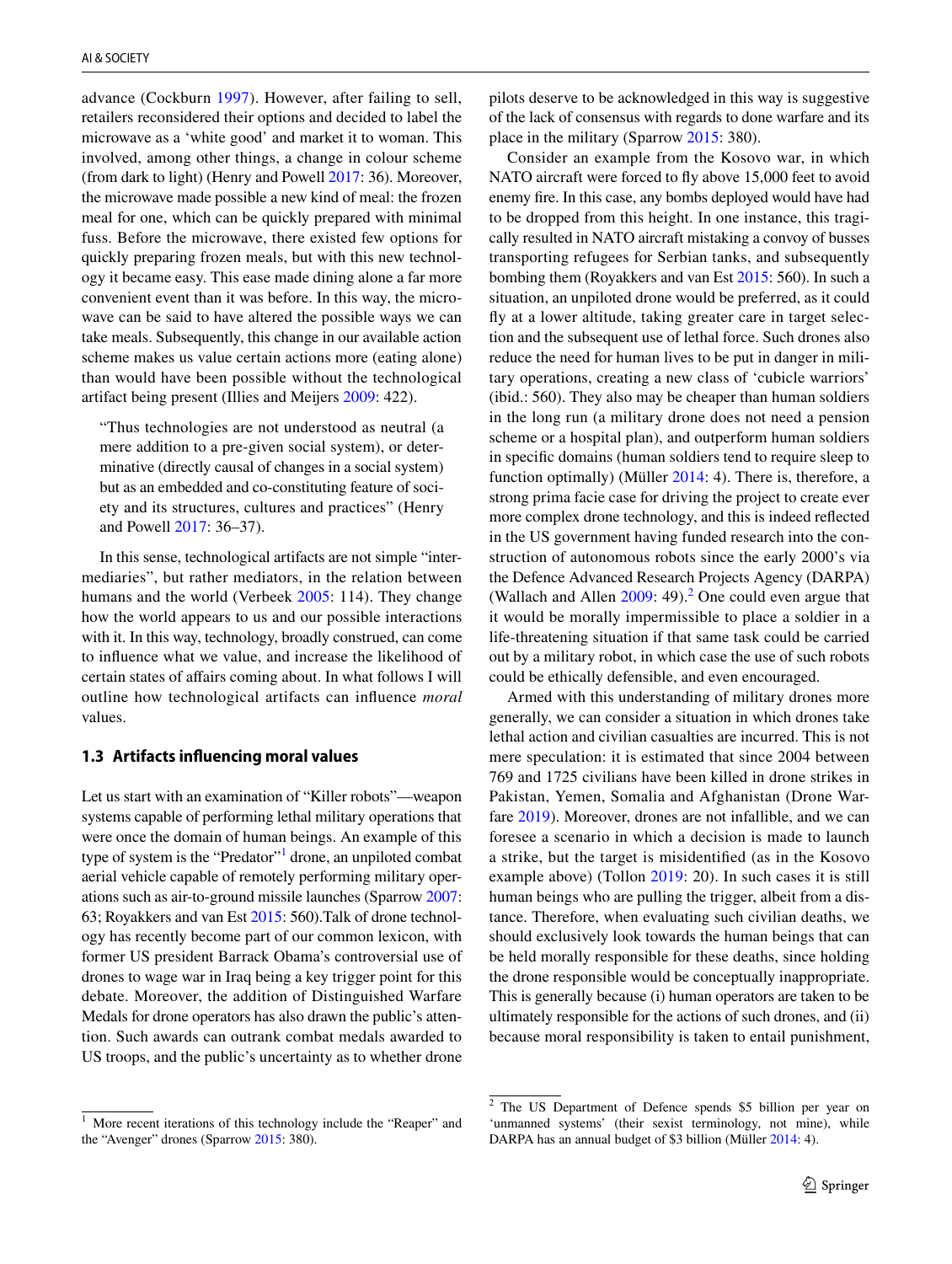and drones cannot be punished (e.g. Sparrow [2007](#page-9-10): 74). However, notwithstanding the fact that human operators are held morally responsible, it is clear the use of such drones makes the act of killing far easier.

The history of military technology is such that at each new stage of development we get better at killing from a distance: from swords to SWORDS (a remotely operated machine gun which makes use of the Special Weapons Observation Remote Direct-action System) (Wallach and Allen [2009:](#page-9-14) 20). Killing from a distance gets around two of the most common barriers to an efective war machine: Firstly, soldiers' fear of being killed, and secondly, their resistance to killing others. The fact that machines currently lack the capacity for affect is seen as an improvement on human soldiers, as it means they (machines) would not have these afective limitations.

In the example above, therefore, it is possible to discern a distinct change in moral values: in the classic case, soldiers are trained to engage with combatants and non-combatants in warfare. This is predicated on the fact that soldiers will in fact fnd themselves in situations where they will have to make decisions on the fy, without perfect information, while simultaneously being in the theatre of war itself, and, therefore, factoring in to their decisions the potential consequences of their actions for their own lives. A courageous action, in such a scenario, might be risking one's life to save another, as courage involves a personal sacrifce to do what is right. Thus (and this is but one example) the virtue of being courageous in this sense is valued, and indeed deemed morally commendable. By contrast, remotely operated drones outsource many of the afective components of warfare, meaning that decisions can be made outside the context of the theatre of war itself. Specifcally, drone operators need not be concerned with whether they will live or die when performing a given military operation, and so will not factor this into the decisions they make, as there is no personal sacrifice to be made. $3$  Here the distinction between moral and physical courage becomes paramount. Physical courage refers to the capacity to face bodily injury (or death), while moral courage refers to the capacity to make difficult moral decisions (Sparrow [2015:](#page-9-12) 383). On the surface, it seems as though drone operators may not exercise physical courage due to their being geographically separated from the theatre of war. However, it seems plausible that they could cultivate moral courage, as they could of course refuse to follow an instruction to kill should they deem it problematic on moral grounds, despite whatever institutional pressure there may

be to follow such a command. However, and this is crucial, in the case of military personnel who fnd themselves "on the ground", moral and physical courage go hand in hand. It is by virtue of their proximity to confict that such soldiers are said to act courageously, literally risking their lives for what they believe to be right. Their physical courage, in a sense, gives rise to moral courage.

This is not to say, however, that drone operators are therefore incapable of moral courage. It seems right to me that such persons can and do exercise the capacity of moral courage when they refuse orders that may be illegal or immoral. However, to my mind, the absence of physical risk matters significantly. $4$  And it is this that constitutes a change in how we think about military ethics more generally: in the past, courage (at least in the military sense) was understood to involve both physical and moral criteria, with the two being joined at the hip. Now, however, it is possible to discern a change whereby the one can be decoupled from the other. I leave it open as to what the exact relationship between moral and physical courage may be. My point is simply that our usage of such teleoperated weapons has forced us to consider a change a change in what constitutes the moral value of "courage", at least in military settings.

## **1.4 Intentionally designed features as embodying value**

What I have shown above is that technological artifacts can infuence what we come to value. Moreover, I showed how these artifacts can also change what comes to *constitute* a given moral value. In what follows, however, I would like to explore whether such artifacts can have value independently of their use. That is, can technological artifacts be "good" or "bad" by virtue of their designed properties alone? Should this question be answered in the affirmative, it would mean a signifcant burden would be placed on those who design such systems. There would need to be serious ethical considerations and extensive consultations around the intended and unintended consequences of specifc design choices. Moreover, it would mean *aligning* the values of our technological systems with the values we aim for as a society (How [2017](#page-9-17); Taddeo and Floridi [2018](#page-9-18); Floridi et al*.* [2020\)](#page-9-19). I will show that we should not focus *exclusively* on the designed properties of artifacts. First, this kind of approach does not allow

<span id="page-3-0"></span><sup>&</sup>lt;sup>3</sup> This is not to say that there is no risk to their well-being, however, as there are cases where drone operators experience severe PTSD from the actions that they are required to perform (Sparrow [2015:](#page-9-12) 386).

<span id="page-3-1"></span><sup>4</sup> The current usage of drone technology is highly asymmetrical: one fnds these systems being used by, for example, the US, against groups in the Middle East who lack the economic and technological capacity to make use of such systems. We can imagine a future, however, where these groups have access to such technology and can use it to target the geographically remote drone control centres. In such a scenario, perhaps drone operators would be able to exercise physical courage, due to the risks of their occupation.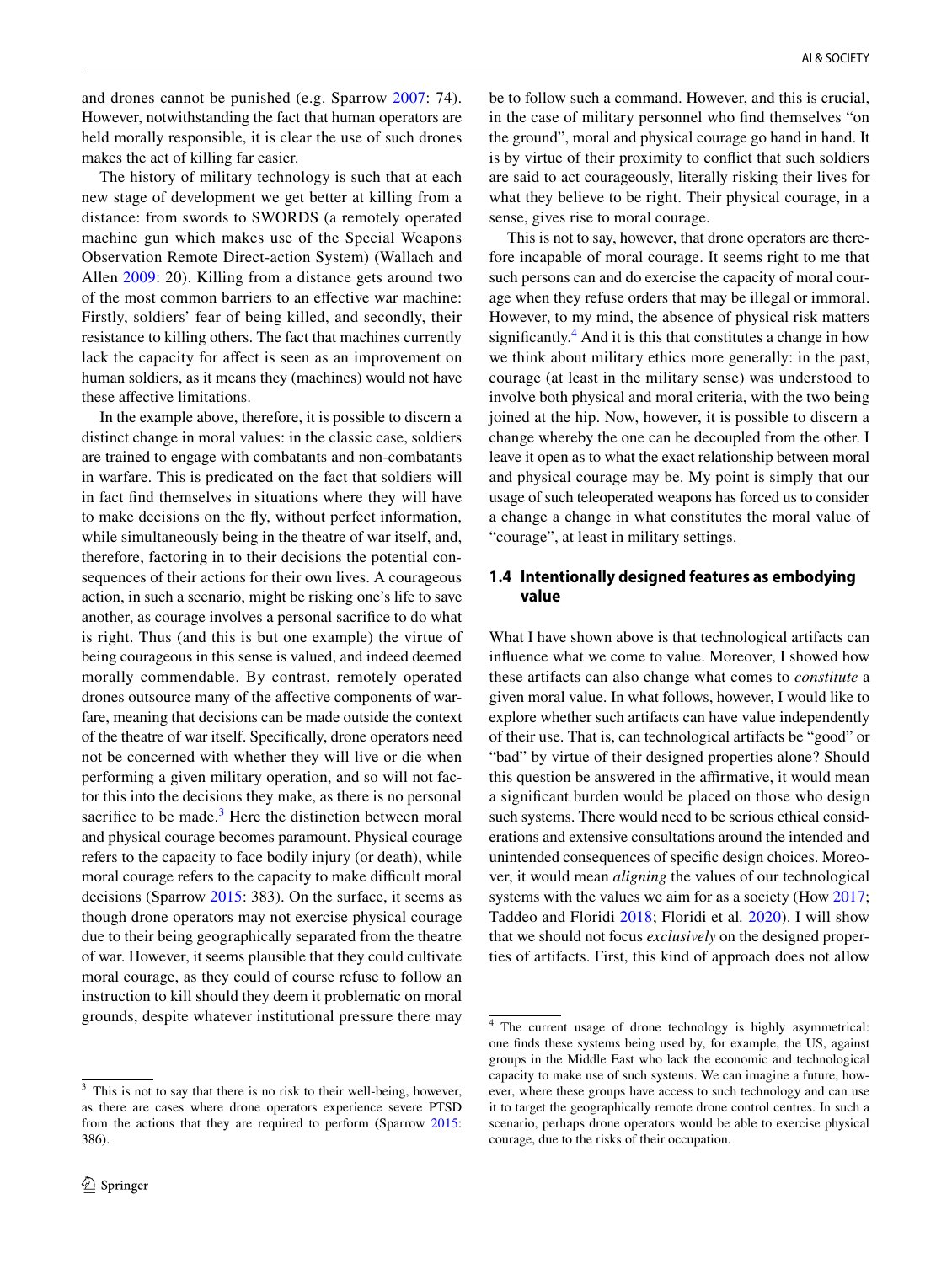values to change, and, second, it encounters the difficulty of fguring out what exactly designer intentions may be. From this I will introduce an afordance account of technological artifacts, which aims to shed light on how technological artifacts afford certain uses, and in this way, independently of their actual use, can encourage or discourage certain actions.

A good place to start for such a design focussed account is provided by van de Poel and Kroes [\(2014\)](#page-9-2), where the authors claim that value sensitive design (VSD) can lead to artifacts capable of embodying value (2014: 112). This account turns on technical artifacts being intentionally designed to have certain features, and that, in some cases at least, these features can result in technology embodying value (2014: 112). I will outline and then critique their argument.

## **1.5 The intentional account**

Van de Poel and Kroes make use of two contrasting examples to underscore their thesis: sea dykes and knives. Sea dykes, as food protection embankments, serve the function of protecting low-lying land near the sea from fooding. As the authors note, the point is not that sea dykes are instrumentally valuable (i.e., that they can be used as efective vehicles for safety), but rather that safety is an integral part of their function (i.e., safety, as a design specifcation, is part of their makeup) (Van de Poel and Kroes [2014](#page-9-2): 114). Contrast this with a kitchen knife: the function of such a knife is to cut things. Such cuttings may be instrumentally valuable, for example, for the maintenance of good health or well-being, etc. However, and signifcantly, the realisation of these fnal values is not part of the function of knives nor are these values to be found in the design specifcation of knives in general (Van de Poel and Kroes [2014:](#page-9-2) 114). In other words, in the case of the knife, its function and the fnal values that can be achieved via this function can be separated. This is not the case in the sea dyke example, as their instrumental purpose (prevention of flooding) is necessarily tethered to their fnal value, the value for which they are intentionally designed (safety from fooding) (Van de Poel and Kroes [2014:](#page-9-2) 114).

Based on this discussion, the authors go on to claim that:

"the embodiment of extrinsic fnal values in technical artifacts thus depends on both an intentional condition ('x has been designed for G') and on a condition that primarily refers to physical properties ('The designed properties of x have the potential to achieve or contribute to G (under the appropriate conditions')" (Van de Poel and Kroes [2014](#page-9-2): 118).

Thus, their account hinges importantly on the designed properties of the artifact in question, as these artifacts can only be said to properly embody value if they have been intentionally designed as such. However, just because an artifact has been intentionally designed to embody a specifc value, does not mean that it will always realise that value, in practice (van de Poel and Kroes [2014](#page-9-2): 119). In this way, there is a crucial diference between the intended value (that which designers aim to embody), embodied value, and the realised value of a technical artifact. The embodied value is that which is intentionally designed, whereas the realised value is how this value comes about in practice or use (van de Poel and Kroes [2014:](#page-9-2) 119). The *context* in which a technical artifact is embedded, therefore, plays a crucial role in co-determining whether the intended or embedded value is indeed realised (van de Poel and Kroes [2014:](#page-9-2) 119).

In other words, intended design underdetermines the value that an artifact may come to be embedded with. There are cases where the specifc use of a technology in diferent situations leads to the realisation of diferent values (van de Poel and Kroes [2014](#page-9-2): 120). In addition to this, the authors also point out that VSD is only the frst step in the process of creating an artifact that properly embodies a relevant value. This implies that designers have an obligation to not just consider their design intentions, but also the potential contexts in which the device will be used, anticipating the potential for multiple realisability of values in practice.

## **1.6 Problems with the value sensitive design account**

While the argument presented by van de Poel and Kroes is signifcant for the way in which it makes salient how technologies can embody values, I will argue below that this accout still has some shortcomings. Specifcally, I will follow Klenk ([2020](#page-9-3)), who argues against van de Poel and Kroes by showing that their acocunt has both metaphysical and epistemic issues. From this he introduces the concept of an aforance, borrowed from ecological psychology, into discussions surrounding value embedding in philosophy of technology.

#### **1.7 Metaphysical issues**

The frst issue that Klenk raises is metaphysical, and pertains to the intended use versus the *designed use* of an artifact  $(2020: 5)$  $(2020: 5)$  $(2020: 5)$ . According to Klenk, IHAVE<sup>5</sup> creates a disjuncture between actual use and the question of whether an artifact embodies a value (2020: 5). This suggests that while the designers of artifacts are the source of value for the various technical artifacts, it is not necessary for them to also sustain those values in practice. An implication of this is

<span id="page-4-0"></span><sup>5</sup> IHAVE is Klenk's term of art for the intentional history account of value embedding, which is how he understands van de Poel and Kroes' argument.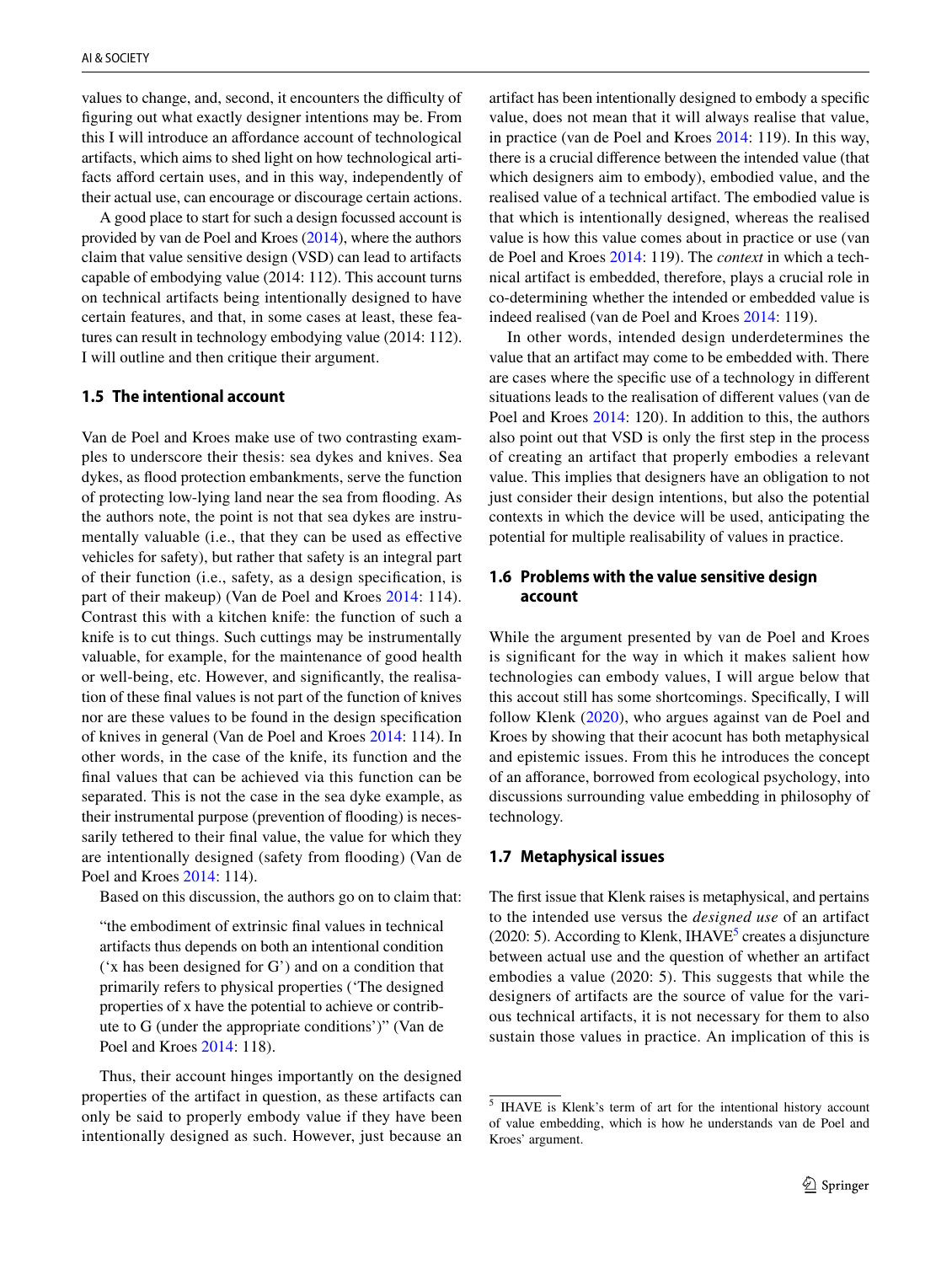that how an artifact comes to be used is not a requirement when considering what value it embodies. While van de Poel and Kroes do acknowledge that designers must *consider* the potential uses of the artifact, this consideration is only applicable insofar as it features in the design phase (2014: 120). While the VNT claimed that an artifacts value is *only* to be found in its use, van de Poel and Kroes seem to be claiming that use has no bearing whatsover on value (2014). In such a scenario, we would always have to look at the designed intentions of an artifact to determine its value. It is here that the metaphysical issue rears its head: if the value of an artifcat is "fxed" at its origin, then it does not seem possible that the embodied value of an artifact can change over time (Klenk [2020:](#page-9-3) 5).

An implication of this is that should we want to claim that the value of an artifact has to change, we would then need to claim that the designed intentions also changed. This is of course impossible: we cannot go back in time and change the intentional history associated with a particular technical artifact (Klenk [2020:](#page-9-3) 6). The only kind of value change that is possible on this account is elimination of value completely. Once an artifact stops contributing to the relevant designed value, it ceases to have any value whatsoever. There are, however, cases of appropriation, where the embedded value of the technology is shown to be subject to change, without any change in the artifacts intentional history (Klenk [2020](#page-9-3): 6). We, therefore, have both metaphysical and practical grounds for questioning the tenability of the intentional history account.

Moreover, there is the issue of how designer intentions are supposed to feature in technology itself. If it is designer intentions that really matter, then what is the use of claiming that technology, embodies value? If we ought to look toward designer intentions, then it seems that any value that we would fnd in technology would simply be a derivative of those which the designers had in mind. It, therefore, makes little sense to speak of technology embodying values at all, as the values seem to be in the heads of the designers. This leads to certain epistemic issues.

#### **1.8 Epistemic issues**

To see the epistemic issues with IHAVE, once again consider the determining role that designed intentions play in the value an artifact comes to embody. To fx the value of a given artifact, therefore, it should be possible to have reliable access to those designed intentions, to ensure that our judgment is epistemically sound. There are two possible ways in which these intentions can be uncovered: directly or indirectly (Klenk [2020](#page-9-3): 7). Directly observing intentions is impossible,  $6$  and the best we can hope for in this regard is an accurate inference. At best, this inference gives us indirect access to intentions.

Indirect access can be obtained in a number of ways. First, one could look at the observable features of the artifact in question, and reverse engineer what the design intentions may have been. However, since design intentions underdetermine design choices, this route seems fraught with diffculty (Klenk [2020:](#page-9-3) 2). Second, designers often make their intentions clear, either verbally or through explicit documentation of the design process. In such cases, we seem to have a reliable way to track design intentions, as these documents are in some cases publicly accessible (or can at least be uncovered upon request). These documents can illuminate the designed intentions and how they relate to the physical properties of the artifact. Klenk, however, points out that we have situations in which the same artifact has two diferent intentional histories associated with it (2020: 8). This is clearest in cases of replication, and specifcally replication with the intention for novel usage. It is possible to imagine an engineer, E, who designs a specifc artifact A, recording along the way their designed intentions. Now, another engineer, E\* comes across A, but intends to use it for very diferent purposes. E\* records their design intentions for product A\*, which are substantially diferent from those of E. However, the physical properties of A and A\* are identical, with diferent intentional histories. In such a scenario, we would have to decide which intentions matter most, and only then would we be able to determine which values the physically identical artifacts have. IHAVE, however, does not provide us with certainty as to which intentions "count", creating epistemic uncertainty (Klenk [2020](#page-9-3): 8). Following from these difficulties with IHAVE, Klenk argues that we instead investigate an afordance account of value embedding in artifacts.

# **2 The affordance account**

Klenk suggests that we look towards the literature on afordances, which fnds empirical support in the ecological psychology literature, founded by Gibson ([1979\)](#page-9-20). Klenk claims that artifacts can embody values if they enable valuable actions. In other words, artifacts can aford certain actions (like a chair affords sitting), and these affordances are response-dependant (Klenk [2020](#page-9-3): 9). They are responsedependant in the sense that they make some or other action more likely, given the physical properties of the artifact in

<span id="page-5-0"></span><sup>6</sup> Unless of course you are the designer and are observing your own intentions. However, in for these intentions to count they should be amenable to some kind of third-party verifcation, and so the frst-person perspective is inappropriate for such an inquiry.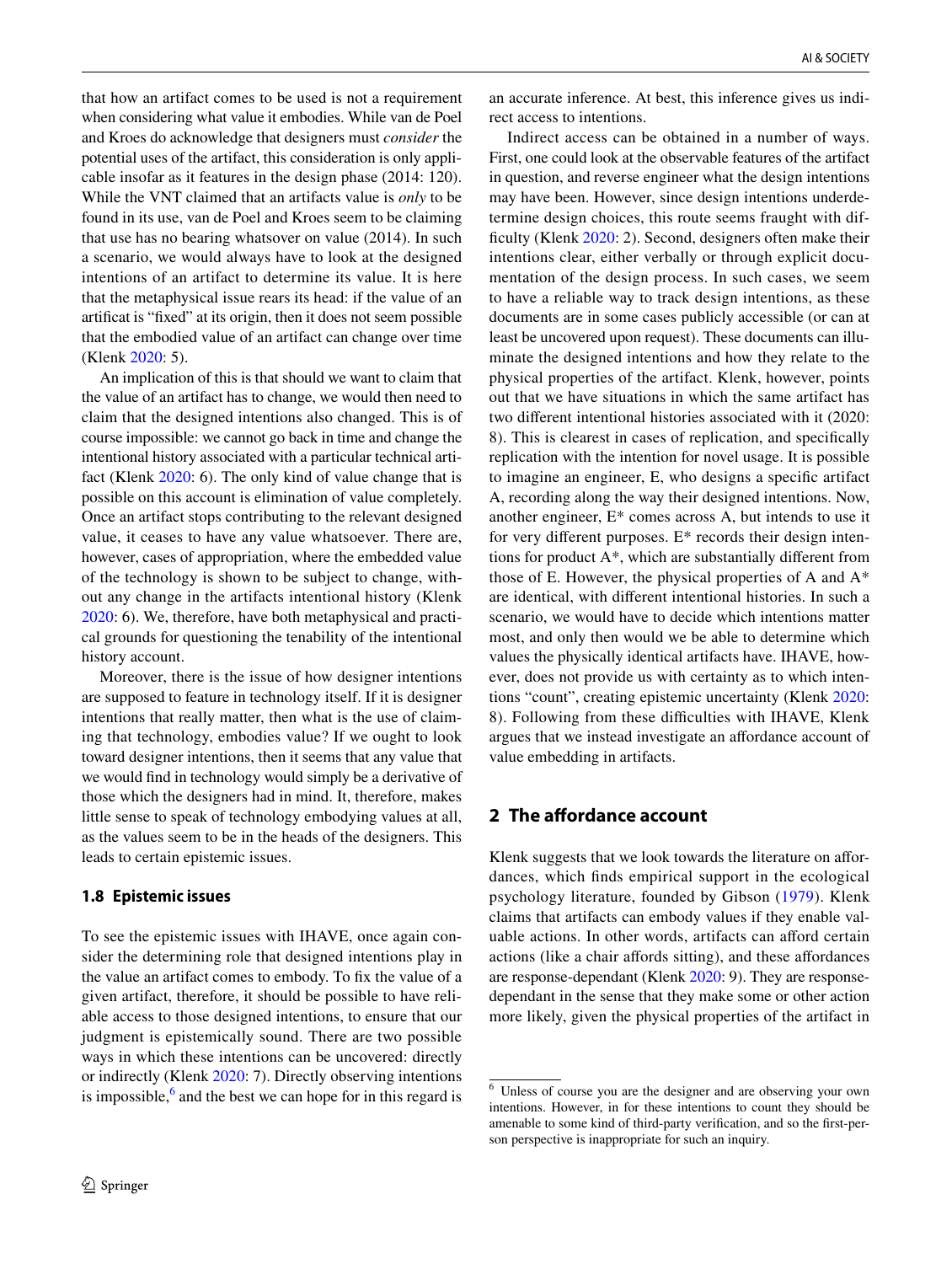conjunction with the given context (in one scenario a staircase may afford walking up, but in another it may afford sitting). This also underscores the fact that, should we fnd that the afordance account is successful, it is a relational account of value embedding.

As noted above, the concept of an affordance was initially used in ecological psychology. Here, it was operationalised to show how different environments "offer" various potentialities of action for a given organism. Gibson used the term to refer to perceived opportunities to engage with objects in the world (1979). The novelty of this account, at the time, was its emphasis on the fact that perception is not viewed as the passive interpretation of environmental information. Rather, perception is to be understood as active and direct, in that our activities are goal-directed, and we do not merely perceive the world but we also perceive the possibilities for action that our world presents to us. This "basic" reading of afordances might suggest that they are merely natural properties of the world. However, one can easily extend this to account for cultural afordances. On this proposal, the skilled learning of individual agents, in their given niches, can change the possibilities for action in a given afordance landscape (Ramstead et al. [2016](#page-9-21): 3).

For example, a desk may afford writing, reading, etc. for an adult human.<sup>[7](#page-6-0)</sup> However, for an animal the same desk may afford shelter. Which type of affordance is more salient depends on the characteristics of the entities in question (human, animal, or machine). Given knowledge about the entities involved, we can make reasonable inferences as to what a given object might afford (such as knowing that animals are unlikely to use a desk for writing). In this way the affordances an artifact embodies depends both on its physical makeup and on the characteristics of the subject. Moreover, we can imagine that shared cultural history and social learning would also come to play a role in the kinds of afordances that agents would fnd to be most salient (Ramstead et al. [2016](#page-9-21)). For example, for chimpanzees' rocks may aford the cracking of nuts, but for lizards they may only afford basking in the sun.

Klenk's first point is to assuage worries that affordances are merely secondary properties of artifacts, and that they depend in an important sense on whether they are perceived, desired, sought out, etc. This is important, as if the concept is only of secondary importance, it would lend credence to the VNT, since the value of an artifact would then plausibly be determined by how it is used by subjects. However, a response to this argument is to argue that even response-dependant properties can in fact be objective (Klenk [2020](#page-9-3): 14). To see how this is the case consider the example of the perception of red, used by Klenk. When we claim that.

"something red is defned by looking red to normal observers in normal circumstances, then that means that in normal circumstances, normal observers will experience the object as red. It does not entail, however, that the thing looking red is what makes the thing red" (Klenk [2020:](#page-9-3) 14).

In this sense, the property of "being red" is an objective one and does not necessarily depend on a subject being present, nor on it being perceived.

Secondly, Klenk then shows how these response-dependant properties are indeed values (2020: 15). To do this he claims that afordances can enable or enhance the chances of an action coming about. In this sense they can be understood as "helping or encouraging" certain actions, and that these are linked to the dispositions of the agent in question (Klenk [2020:](#page-9-3) 15). These dispositions can be both instrumentally and fnally valuable (i.e., valuable in themselves). A disposition to be curious is both instrumentally valuable (in that it is useful for uncovering certain facts about the world), but also seems valuable in itself. Thus, the affordance(s) of an artifact are to be conceived of as being part of the set of enabling conditions for the use of that artifact. These enabling conditions can be valuable in themselves, and so artifacts, by embodying affordances, also embody values (Klenk [2020](#page-9-3): 16). It is here that Klenk's account comes to an end, but I would like to suggest that his argument could be helpfully extended by considering meaningful affordances, graded by their force. Meaningful afordances are those which solicit specific kinds of actions, whereas mere affordances simply provide possibilities for actions more generally. In other words, I will show that not all affordances are experienced or created equally.

#### **2.1 Extending the afordance account**

The frst thing to note about Klenk's account is that, while he acknowledges that afordances are response-dependant properties, he claims that they are nonetheless objective properties of artifacts, and hence it seems likely that they have a permanent ontological status. However, this kind of claim could be challenged: for example, it is clear that a glass of water afords drinking. However, whether the act of drinking is solicited depends on how thirsty I am. In this sense, there are diferent ways in which we may experience the same afordance. This solicitation, critically, depends on its relevance to our concerns (Dings [2018](#page-9-22): 682). In this way the notion of an afordance does not seem to be that objective kind of property that Klenk argues it to be. However,

<span id="page-6-0"></span> $7$  This account of affordances shows that when objects afford certain actions, they are not acting themselves. Therefore, this account of value embedding in technology is silent on whether technology can have moral agency.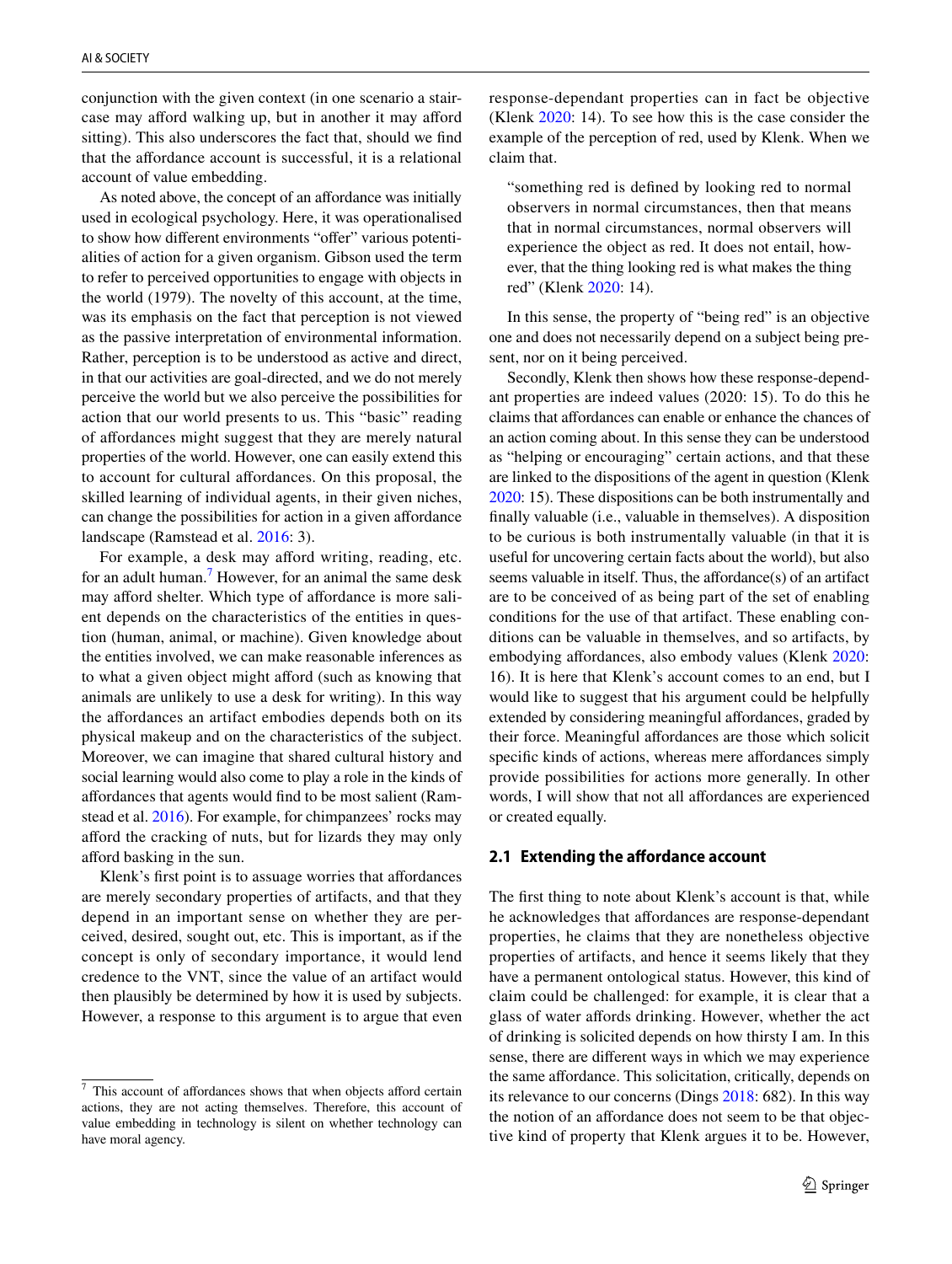I do not think that what I have said above refutes Klenk's argument, as I will show below.

Consider again the claim that what an object affords is not necessarily dependant on its perception. I argued above, however, that we seem to have reason to doubt this claim, as afordances may solicit various responses from subjects, based on those subjects' concerns (such as being thirsty). However, this subjective element need not lead us to argue that afordances are not objective properties. It seems plausible to say that while, phenomenologically, our concerns shape how an object might afford actions, that the object afords something does not change, and it is this sense of afordance that remains objective (Dings [2018](#page-9-22): 684). So while my being thirsty determines whether I perform the action of drinking water, this does not change the objective feature of the glass of water (that it afords drinking). However, it is here that the question of "force" rears its head. In the example above I claimed, following Klenk, that an afordance is indeed an objective property. However, it seems clear that, depending on concerns of the perceiving subject, the associated strength of the affordance is subject to change. I think that this could be a useful conceptual resource to add to Klenk's argument.

## **2.2 Towards a robust afordance account**

I believe that the concept of an afordance can be of great aid to researchers in the philosophy of technology. However, in order for this to properly come to fruition we need to add some nuance to the account developed by Klenk. Specifcally, while afordances are indeed objective properties of the world, the perceiving agents phenomenology plays a signifcant role. I believe that Klenk's account above is atomistic in its construal of afordances, and that it would beneft from a more holistic interpretation (Dings [2020](#page-9-23)). Such a holistic interpretation acknowledges that agents have specifc concerns, and that "these concerns are embedded in the agents wider concerns, values, projects and commit-ments" (Dings [2020](#page-9-23): 1).

Specifically, we require an understanding of affordances that helps us explain *why* certain actions might be made more likely than others. As noted, it is not enough to simply look at the designed properties of artifacts. We must also take seriously the psychology of those who will be using these artifacts: human beings. I will offer two extensions of Klenk's account. The frst involves an elaboration on the "meaningfulness" of an affordance, and the second concerns the "force" of an affordance.

#### **2.3 The meaningfulness of an afordance**

Firstly, then, we need a means of cashing out the likelihood of various possibilities for action. One way to do this would be to distinguish between "merely relevant" possibilities for action and "meaningful" possibilities for action (Dings [2020:](#page-9-23) 2). Meaningful affordances would be those that related to, for example, the concerns or values held by the agent in question. "Merely relevant" affordances, on the other hand, would have a more impoverished associated phenomenology. When we consider personal history, values, and selfnarrative (that is, we pay attention to the embedded nature of afordances), we can see how these things come to shape the possibilities for actions that an agent may perceive.

For example, consider an agent's personal history. This speaks to the role of memory, as for one person "a path" might be experienced as a means to get out of a forest. To another, however, it might be experienced as the way home, which has a far richer associated phenomenology. In the example above, the one agent views the path as a "mere" afordance, whilst to the other views it as a meaningful afordance, and this is due in large part to their values and commitments, which are a result of their personal histories (which collectively can be called "concerns") (Dings [2020](#page-9-23): 9). Such concerns are not static: they are a product of a multitude of factors and have both forward- and backwardlooking aspects. An agents history shapes who they are at any given moment, and their goals also play a role in guiding their actions. It is, therefore, important that such agential interests are taken into account. Distinguishing between meaningful and "mere" affordances can aid us in this task.

Following from this it makes sense to distinguish how various kinds of actions might be identifed by agents. This helps us keep the notion of a meaningful affordance precise, while preserving its inherent pluralism. Such a scale would move from relatively low-level to high level action identifcation (Dings [2020:](#page-9-23) 10). At the low end of the scale we fnd afordances that suggest how an action is to be performed (for example, a handle that affords gripping). At the highend we fnd afordances that suggest why an action is to be performed, and this often involves "specifying the reasons or long-term goals that are relevant" (Dings [2020](#page-9-23): 11). For example, imagine coming across some used cardboard box in the street. The box, at a rather low level, might simply aford being picked up. However, at a higher level, it might aford recycling, being thrown away, etc. These higher-order, "why" identifcations once again draw our attention to the embeddedness of agents concerns, and the efects of this on how affordances are experienced.

#### **2.4 The force of an afordance**

My second extension of the affordance account has more to do with the concept of an afordance itself. I believe that it is possible to grade affordances based on their "force", that is, whether they are "demanding" or "inviting" (Dings [2018](#page-9-22): 689). The kinds of technology we produce, based on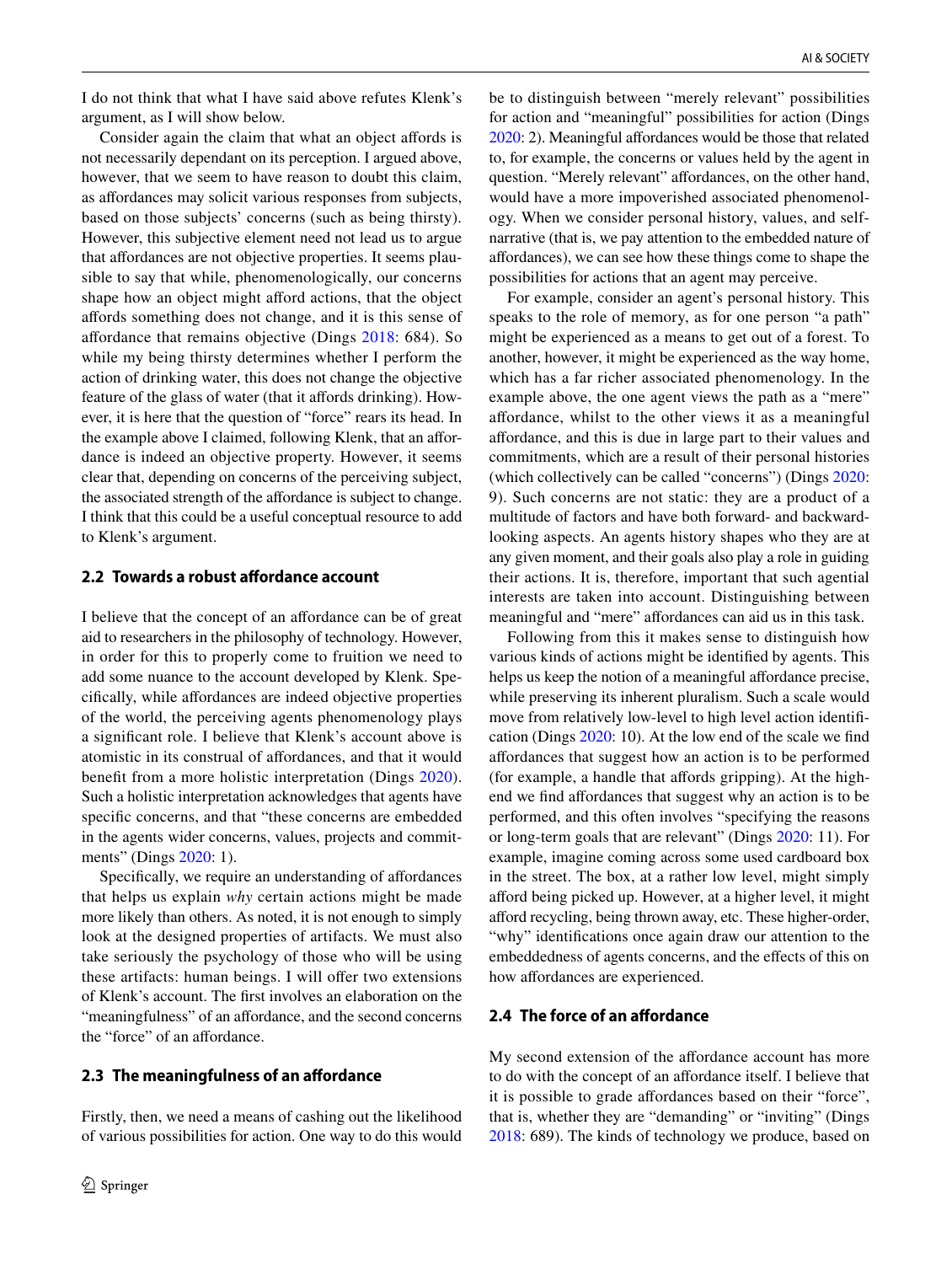their design, may be more or less inviting for certain kinds of actions. For example, while an AK-47 and a handgun both aford the use of lethal force, the AK-47 is more demanding in this regard, given that it is explicitly designed to be as lethal as possible, whereas a small handgun might be argued to be only designed for self-defence. While the notion of a meaningful affordance has to do with the concerns of the agent in question, the notion of force here concerns the psychological machinery that agents such as ourselves possess, and our subsequent interaction with technical artifacts. Here it might be possible to draw on work in the behavioural sciences, where cognitive biases are studied in detail (Kahneman [2011](#page-9-24)). A major applied stream of research in this feld is nudge theory, which is often used in the service of socially desirable outcomes (Thaler and Sunstein [2008](#page-9-25)). A key presupposition of this approach is that there are reliable ways in which we fail to reason properly about the world due to various constraints (time, information, etc.). In cases such as this, successful behavioural interventions can increase the likelihood of positive outcomes, without necessarily changing the economic incentives of the agent (Thaler and Sunstein  $2008$  $2008$ : 8).<sup>8</sup> For example, switching to opt-out (as opposed to opt-in) retirement plans in the UK resulted in a 37% increase in eligible private sector worker participation (Cribb and Emmerson [2016](#page-9-26)).

Socially beneficial outcomes, in some cases, can, therefore, be seen as kinds of engineering problems that thoughtful design can help to promote. The inverse, of course, is also true. Recommender systems, for example, might suggest problematic content to users (Burr et al. [2018;](#page-9-27) Alfano et al*.* [2020\)](#page-9-28). The afordance account introduced in this paper, and the specifc notion of "force", allows us to better understand these and other issues by giving us a framework with which to evaluate how and why certain probabilities for action might be increased or decreased. To do so requires us to take seriously our cognitive biases and ensure our artifacts our designed appropriately. Examples of these biases include the primacy bias, availability bias, and priming bias (see Kahneman [2011](#page-9-24)).

While it is beyond the scope of this paper to go into each of these biases in detail, they do reveal something interesting regarding affordances: their dual-nature. Affordances are both *descriptive* and *prescriptive*. They are descriptive in the sense in which "they constitute the privileged mode for the perceptual disclosure of aspects of the environment" (Ramstead et al. [2016:](#page-9-21) 5). That is, they help us describe aspects of the environment that may be perceived. They are prescriptive in that "they specify the kinds of action and perception that are available, situationally appropriate and, in the case of social niches, expected by others" (Ramstead et al. [2016](#page-9-21): 5). In this prescriptive sense, then, afordances the help track what kinds of actions would be appropriate or expected from particular agents. Considering the gun example introduced earlier, the AK-47 and the hand can both be descriptively understood as afording "lethal force". Prescriptively, however, the force with which the AK-47 solicits this action is far greater, given the range and kinds of actions it invites.

# **3 Conclusion**

In this paper, I have argued against the Neutrality Thesis regarding technology. I then introduced a value embedding account of technology, which was shown to have metaphysical and epistemic shortcomings. Following Klenk [\(2020\)](#page-9-3), I argued for an afordance-based account of value embedding. I further argued that such an account could be extended in fruitful ways, especially if they take into account the force of the afordance in question. This creates the interesting situation in which our design of technological artifacts is not the determining factor in the kinds of values they come to embody. Rather, there is always a dance between designed properties and the way in which we perceive them. This brings in to sharper focus how the affordance account of value embedding might be used in practice, and how we might be able to more reliably cash out the values embedded in our technologies.

**Funding** Open Access funding enabled and organized by Projekt DEAL. Funding (information that explains whether and by whom the research was supported): Funded by the Deutsche Forschungsgemeinschaft (DFG, German Research Foundation)—Project 254954344/ GRK2073 "Integrating Ethics and Epistemology of Scientific Research". Fabio is also a research fellow at the Centre for Artifcial Intelligence Research (CAIR).

#### **Compliance with ethical standards**

**Conflict of interest** Not applicable.

**Availability of data and material (data transparency)** Not applicable.

**Code availability (software application or custom code)** Not applicable.

**Open Access** This article is licensed under a Creative Commons Attribution 4.0 International License, which permits use, sharing, adaptation, distribution and reproduction in any medium or format, as long as you give appropriate credit to the original author(s) and the source, provide a link to the Creative Commons licence, and indicate if changes were made. The images or other third party material in this article are included in the article's Creative Commons licence, unless indicated otherwise in a credit line to the material. If material is not included in the article's Creative Commons licence and your intended use is not permitted by statutory regulation or exceeds the permitted use, you will

<span id="page-8-0"></span><sup>&</sup>lt;sup>8</sup> This is not to say that all behavioural interventions are successful. However, much can still be learnt from failed interventions (see Osman et al. (Osman [2020\)](#page-9-29)).